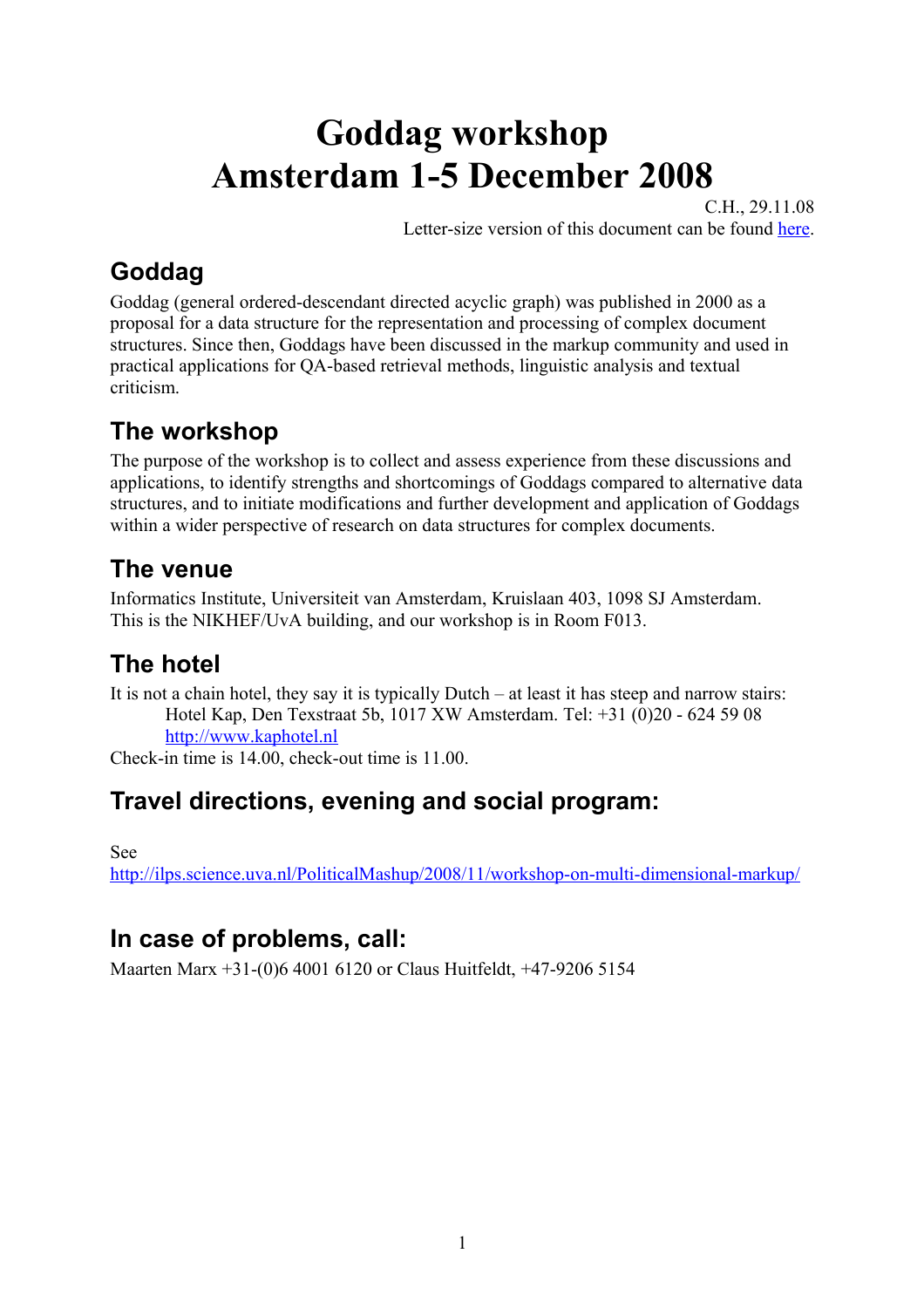## **Programme**

| <b>Monday 1 December</b> |       |                                 |                                                  |  |
|--------------------------|-------|---------------------------------|--------------------------------------------------|--|
| 14.00                    | 14.15 | <b>Claus Huitfeldt</b>          | <b>Welcome and introduction</b>                  |  |
| 14.15                    | 15.30 | All                             | <b>Around the table, five minute self-</b>       |  |
|                          |       |                                 | introductions                                    |  |
| 15.30                    | 16.00 | <b>BREAK</b>                    |                                                  |  |
| 16.00                    | 17.30 | <b>Claus Huitfeldt, Michael</b> | Goddag                                           |  |
|                          |       | <b>Sperberg-McQueen</b>         |                                                  |  |
| 17.30                    | 17.45 | All                             | <b>Discussion</b> , review of next day's program |  |
|                          |       |                                 |                                                  |  |
| 18.00                    |       | <b>DINNER</b>                   |                                                  |  |

| <b>Tuesday 2 December</b> |       |                           |                                                  |
|---------------------------|-------|---------------------------|--------------------------------------------------|
| 10.00                     | 10.40 | <b>Peter Boncz</b>        | <b>TBA</b>                                       |
| 10.40                     | 11.20 | <b>Wouter Alink</b>       | Goddag and stand-off annotation                  |
| 11.20                     | 11.50 | <b>BREAK</b>              |                                                  |
| 11.50                     | 12.30 | <b>Arjen de Vries</b>     | <b>TBA</b>                                       |
| 12.30                     | 13.30 | <b>LUNCH</b>              |                                                  |
| 13.30                     | 14.10 | <b>Djoerd Hiemstra</b>    | Region algebras, XML search and beyond           |
| 14.10                     | 14.50 | <b>Oliver Schonefeld,</b> | <b>Multiple Annotations and XConcur</b>          |
|                           |       | <b>Andreas Witt</b>       |                                                  |
| 14.50                     | 15.20 | <b>BREAK</b>              |                                                  |
| 15.20                     | 16.00 | <b>Maik Stührenberg</b>   | Dealing with multiple annotated data -           |
|                           |       |                           | format and application                           |
| 16.00                     | 16.40 | Lars G. Johnsen           | How to do things with dependency                 |
|                           |       |                           | grammars                                         |
| 16.40                     | 17.10 | All                       | <b>Discussion</b> , review of next days' program |
|                           |       |                           |                                                  |
| 18.30                     |       | <b>DINNER</b>             |                                                  |
| 20.00                     |       | <b>CONCERT</b>            |                                                  |

| <b>Wednesday 3 December</b> |       |                            |                                                  |  |
|-----------------------------|-------|----------------------------|--------------------------------------------------|--|
| 09.30                       | 10.10 | Paolo Marinelli, Fabio     | Towards the unification of formats for           |  |
|                             |       | Vitali, Stefano Zacchiroli | overlapping markup                               |  |
| 10.10                       | 10.30 | <b>BREAK</b>               |                                                  |  |
| 10.30                       | 11.45 | <b>Wendell Piez</b>        | <b>LMNL</b> in miniature                         |  |
| 11.45                       | 12.30 | Jeni Tennison              | <b>Creole: Schemas for Overlap</b>               |  |
| 12.30                       | 13.30 | LUNCH                      |                                                  |  |
| 13.30                       | 14.00 | All                        | <b>Discussion</b>                                |  |
| 14.00                       | 15.00 | <b>Yves Marcoux</b>        | Variants of GODDAGs and suitable first-          |  |
|                             |       |                            | layer semantics                                  |  |
| 15.00                       | 15.30 | All                        | <b>Discussion</b> , review of next days' program |  |
|                             |       |                            |                                                  |  |
| 17.30                       |       | DINNER                     |                                                  |  |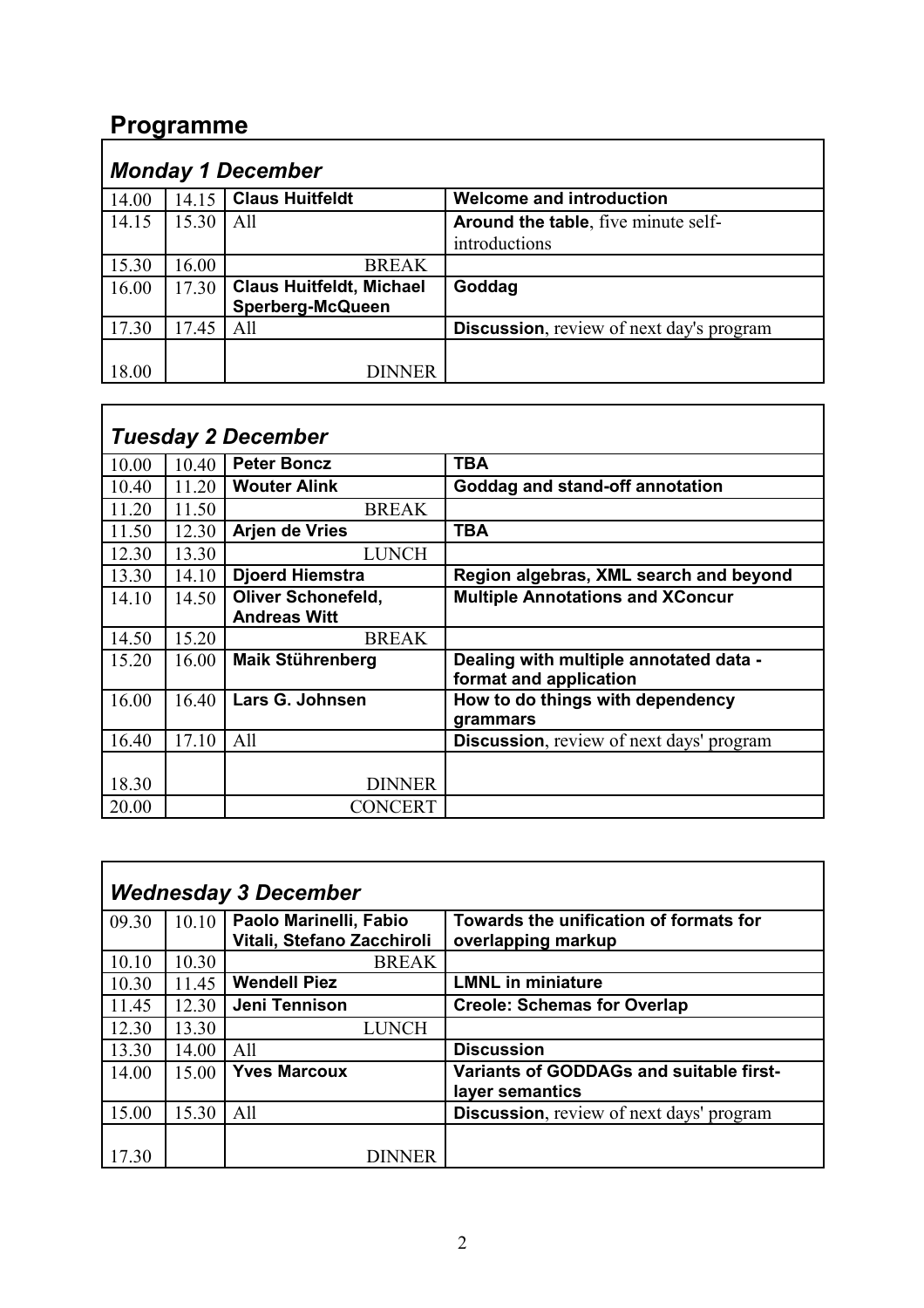| <b>Thursday 4 December</b> |       |                     |              |                                                                                                                                                                                         |
|----------------------------|-------|---------------------|--------------|-----------------------------------------------------------------------------------------------------------------------------------------------------------------------------------------|
| 09.30                      | 10.30 | <b>Yves Marcoux</b> |              | Variants (continued)                                                                                                                                                                    |
| 10.30                      | 11.00 |                     | <b>BREAK</b> |                                                                                                                                                                                         |
| 11.00                      | 13.00 | A11                 |              | <b>Group work:</b> One group on projects, funding<br>opportunities etc. one or more groups on topics<br>decided Wednesday (Goddag query languages,<br>Goddag validation, Goddag tools?) |
| 13.00                      | 14.30 | <b>LUNCH</b>        |              | <b>Group work</b> may continue over lunch]                                                                                                                                              |
| 20.00                      |       |                     | DINNER       |                                                                                                                                                                                         |

| <b>Friday 5 December</b> |       |                 |              |                                             |
|--------------------------|-------|-----------------|--------------|---------------------------------------------|
| 09.30                    | 11.00 |                 |              | <b>Groups report</b> on yesterday's work    |
| 11.00                    | 11.30 |                 | <b>BREAK</b> |                                             |
| 11.30                    | 12.30 | All             |              | <b>Discussion:</b> Towards a revised Goddag |
|                          |       |                 |              | specification.                              |
| 12.30                    | 13.00 | Claus Huitfeldt |              | <b>Will there be Goddag?</b>                |
| 13.00                    |       |                 | <b>INCH</b>  |                                             |

# **Participants**

| Claus Huitfeldt, Bergen, NO        | [Programme chair] |
|------------------------------------|-------------------|
| Maarten Marx, Amsterdam, NL        | [Local organizer] |
| Wouter Alink, NL                   | [True]            |
| Peter Boncz, NL                    | [True]            |
| Djoerd Hiemstra, NL                | [True]            |
| Lars G. Johnsen, Bergen, NO        |                   |
| <b>Yves Marcoux</b> , Montreal, CA |                   |
| Paolo Marinelli, Bologna, IT       |                   |
| Wendell Piez, MulberryTech, US     |                   |
| Oliver Schonefeld, Tübingen, DE    |                   |
| Michael Sperberg-McQueen, W3C, US  |                   |
| Maik Stührenberg, Bielefeld, DE    |                   |
| Sindre Sørensen, Bergen, NO        |                   |
| Jeni Tennison, GB                  | [Wed-Thu]         |
| Fabio Vitali, Bologna, IT          | [Wed-Fri]         |
| <b>Arjen de Vries</b> , NL         | [True]            |
| <b>Andreas Witt</b> , Tübingen, DE |                   |
| Stefano Zacchiroli, Bologna, IT    | [Mon-Tue]         |